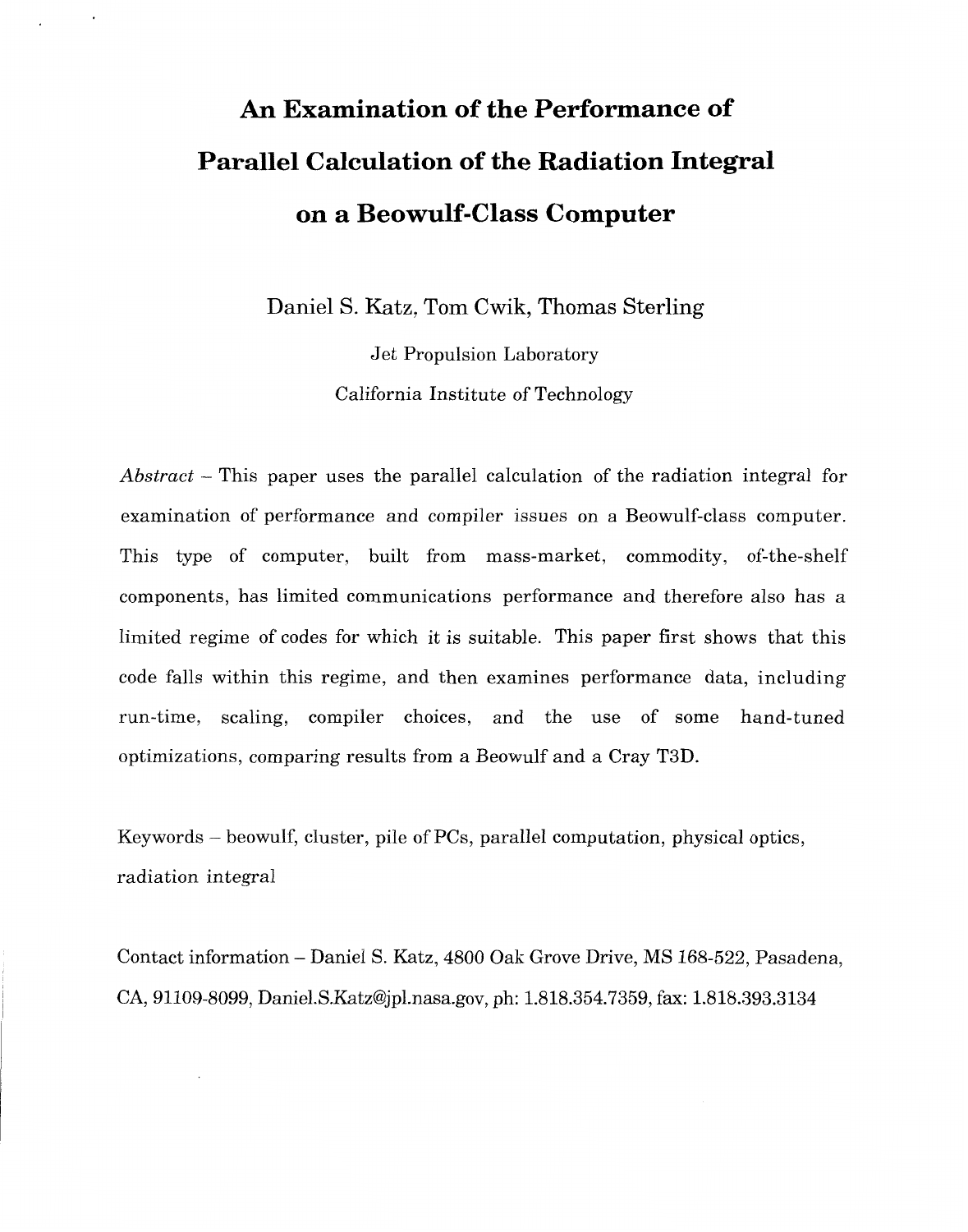#### **1. Introduction**

A typical small Beowulf system, such as the machine at the Jet Propulsion Laboratory (JPL) may consist of 16 nodes interconnected by 100Base-T Fast Ethernet. Each node may include a single Intel Pentium Pro 200 MHz microprocessor, 128 MBytes of DRAM, 2.5 GBytes of IDE disk, and PC1 bus backplane, and an assortment of other devices. At least one node will have a video card, monitor, keyboard, CD-ROM, floppy drive, and so forth. But the technology is evolving so fast and price performance and price feature curves are changing so fast that no two Beowulfs ever look exactly alike. Of course, this is also because the pieces are almost always acquired from a mix of vendors and distributors. The power of *de facto* standards for interoperability of subsystems has generated an open market that provides a wealth of choices for customizing one's own version of Beowulf, or just maximizing cost advantage as prices fluctuate among sources. Such a system will run the Linux [11 operating system freely available over the net or in low-cost and convenient CD-ROM distributions. In addition, publicly available parallel processing libraries such as MPI [2] and PVM **[SI** are used to harness the power of parallelism for large application programs. **A** Beowulf system such as described here, taking advantage of appropriate discounts, costs about \$30K including all incidental components such as low cost packaging.

At this time, there is no clearly typical medium to large Beowulf system, since as the number of processors grows, the choice of communications network is no longer as clear. (If the machine can use a crossbar that can support the entire machine, the choice is simply to use that crossbar switch.) Many choices exist of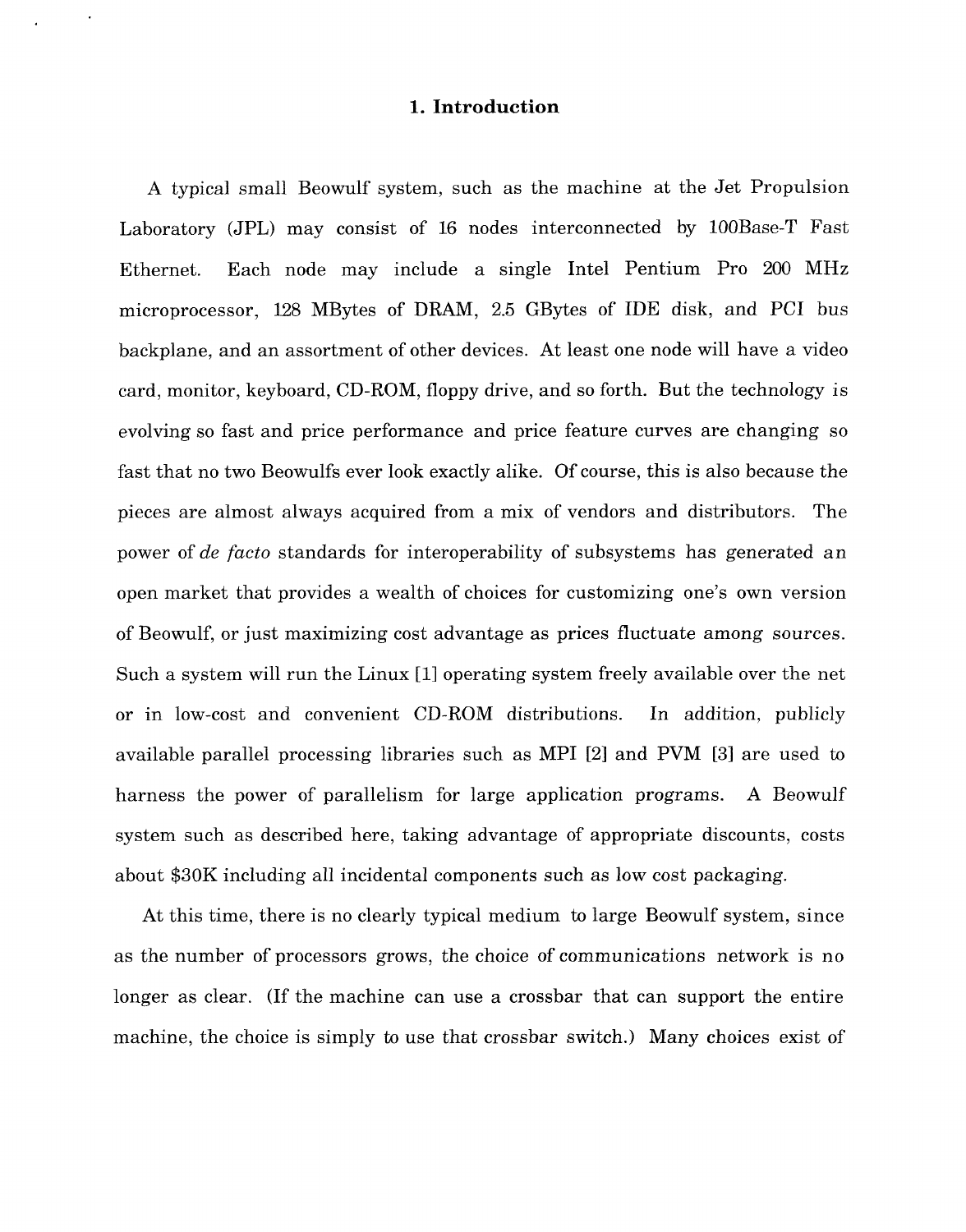various topologies of small and large switches and hubs, and combinations thereof.

Naegling, the Beowulf-class system at the California Institute of Technology, which currently has 140 nodes, has had a number of communications networks. The first was a tree of *8-* and 16-port hubs. At the top of the tree was a standard 100 Mbit/s 16-port crossbar, with full backplane bandwidth. Each port of this was connected to a hub. Each hub had 100 Mbit/s ports connected to *8* or 16 computers; however, the backplane bandwidth of each hub was also 100 Mbit/s. The second topology used additional 16-port crossbars at the low level of the tree, where 15 ports of each crossbar were connected to computers, and the last port was connected to a high-level crossbar. A third network (which is not functioning currently) involves 2 80-port switches, connected by **4** Gbit/s links. Each switch has 100 Mbit/s ports and full backplane bandwidth.

The Beowulf approach represents a new business model for acquiring computational capabilities. It complements rather than competes with the more conventional vendor-centric systems-supplier approach. Beowulf is not for everyone. Any site that would include a Beowulf cluster should have a systems administrator already involved in supporting the network of workstations and PCs that inhabit the workers' desks. Beowulf is a parallel computer, and as such, the site must be willing to run parallel programs, either developed in-house or acquired from others. Beowulf is a loosely coupled, distributed memory system, running message-passing parallel programs that do not assume a shared memory space across processors. Its long latencies require a favorable balance of computation to communication and code written to balance the workload across processing nodes. Within the constrained regime in which Beowulf is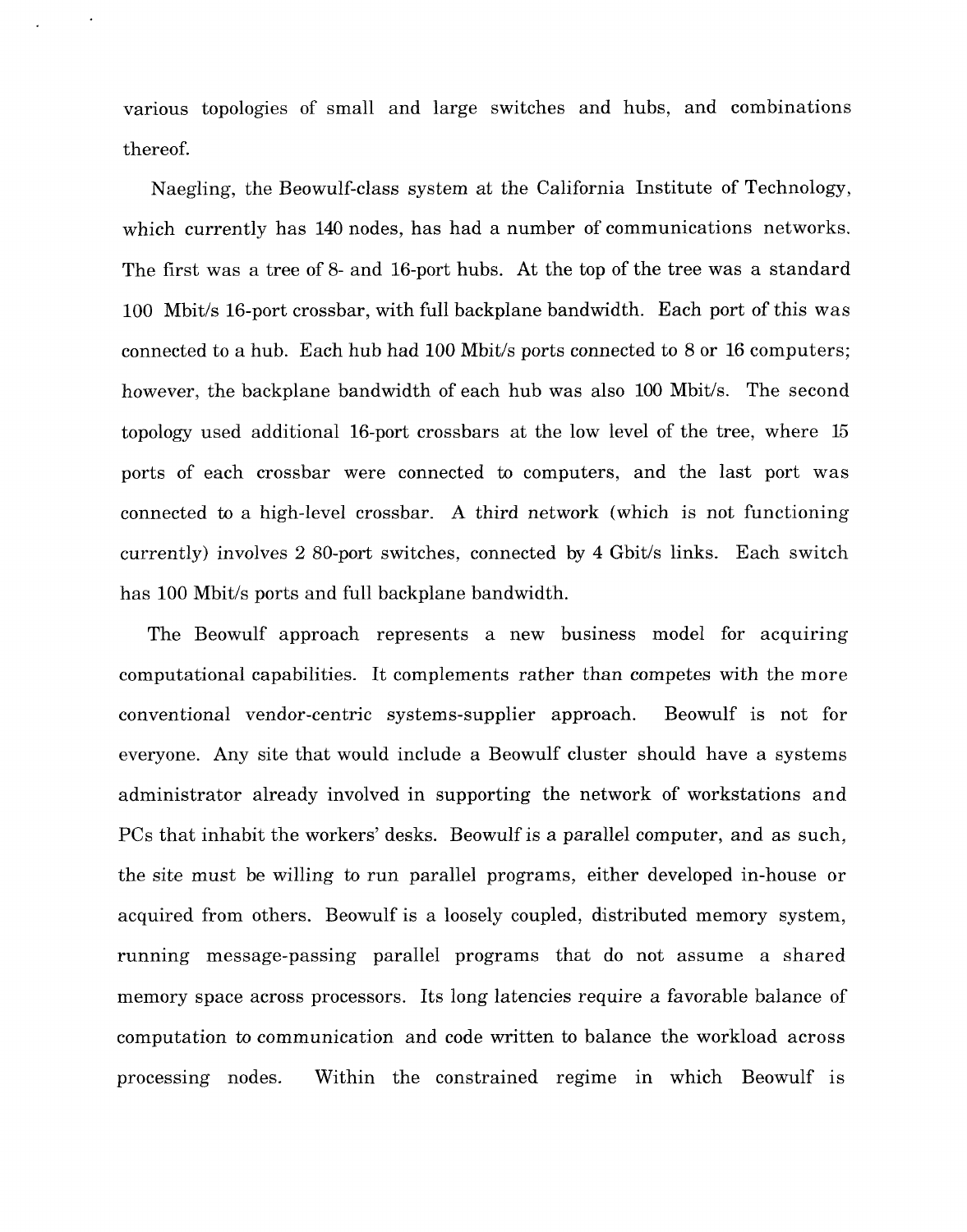appropriate, it should provide the best performance to cost and often comparable performance per node to vendor offerings.

### **2. Physical Optics**

The code described in this paper **[4]** is used to design and analyze reflector antennas and telescope systems. It is based simply on a discrete approximation of the radiation integral [5]. This calculation replaces the actual reflector surface with a triangularly faceted representation so that the reflector resembles a geodesic dome. The Physical Optics (PO) current is assumed to be constant in magnitude and phase over each facet so the radiation integral is reduced to a simple summation. This program has proven to be surprisingly robust and useful for the analysis of arbitrary reflectors, particularly when the near-field is desired and the surface derivatives are not known.

Because of its simplicity, the algorithm has proven to be extremely easy to adapt to the parallel computing architecture of a modest number of large-grain computing elements. The code was initially parallelized on the Intel Paragon, and has since been ported to the Cray T3D, T3E, and Beowulf architectures.

For generality, the code considers a dual-reflector calculation, as illustrated in Figure 1, which can be thought of as three sequential operations: (1) computing the currents on the first (sub-) reflector using the standard PO approximation; (2) computing the currents on the second (main) reflector by utilizing the currents on the first (sub-) reflector as the field generator; and (3) computing the required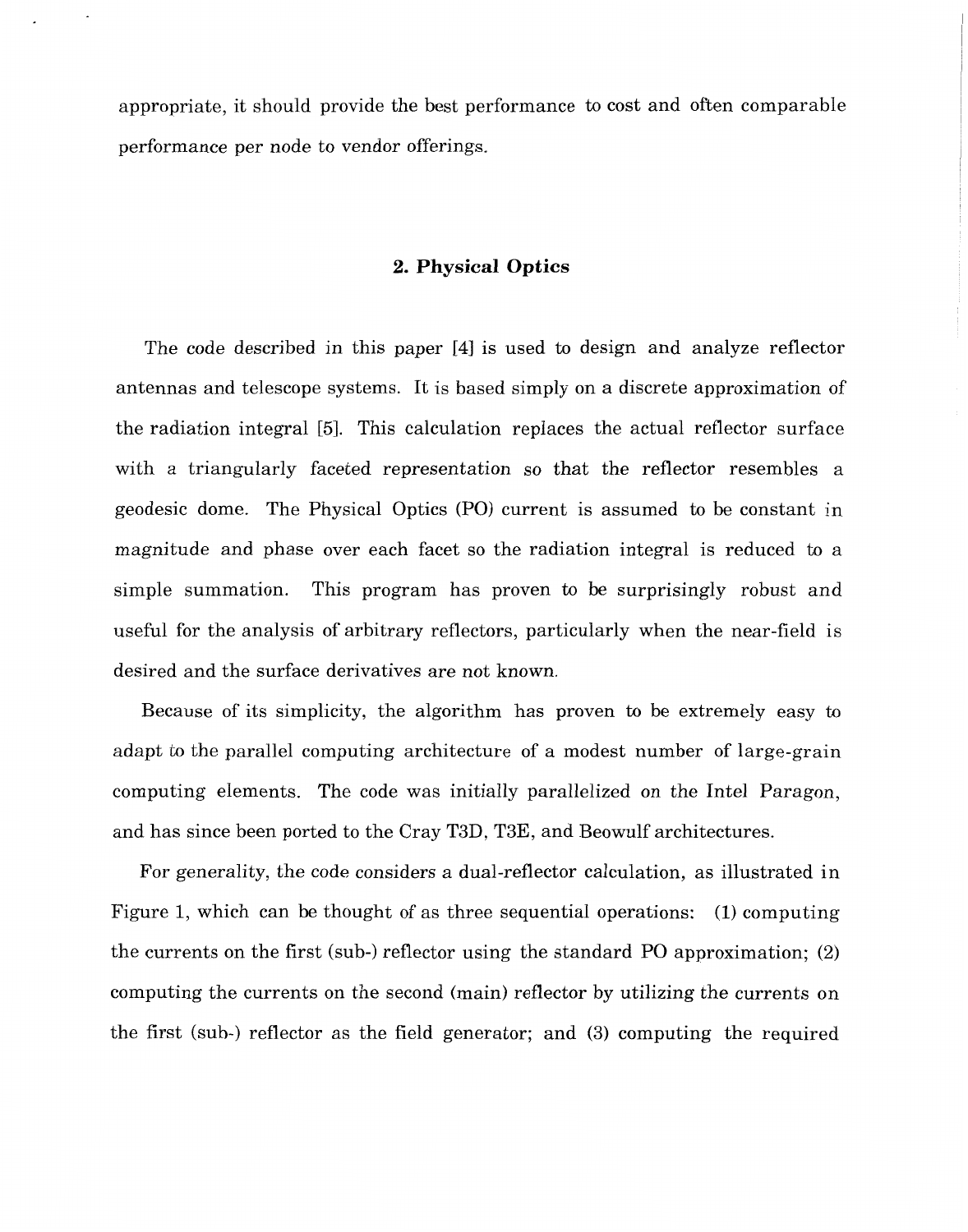

Figure 1. The dual reflector Physical Optics problem, showing the source, the two reflectors, and the observation points.

observed field values by summing the fields from the currents on the second (main) reflector. The most time-consuming part of the calculation is the computation of currents on the second reflector due to the currents on the first, since for N triangles on the first reflector, each of the M triangles on the second reflector require an N-element sum over the first. At this time, the code has been parallelized by distributing the M triangles on the second reflector, and having all processors store all the currents on the N triangles of the first reflector (though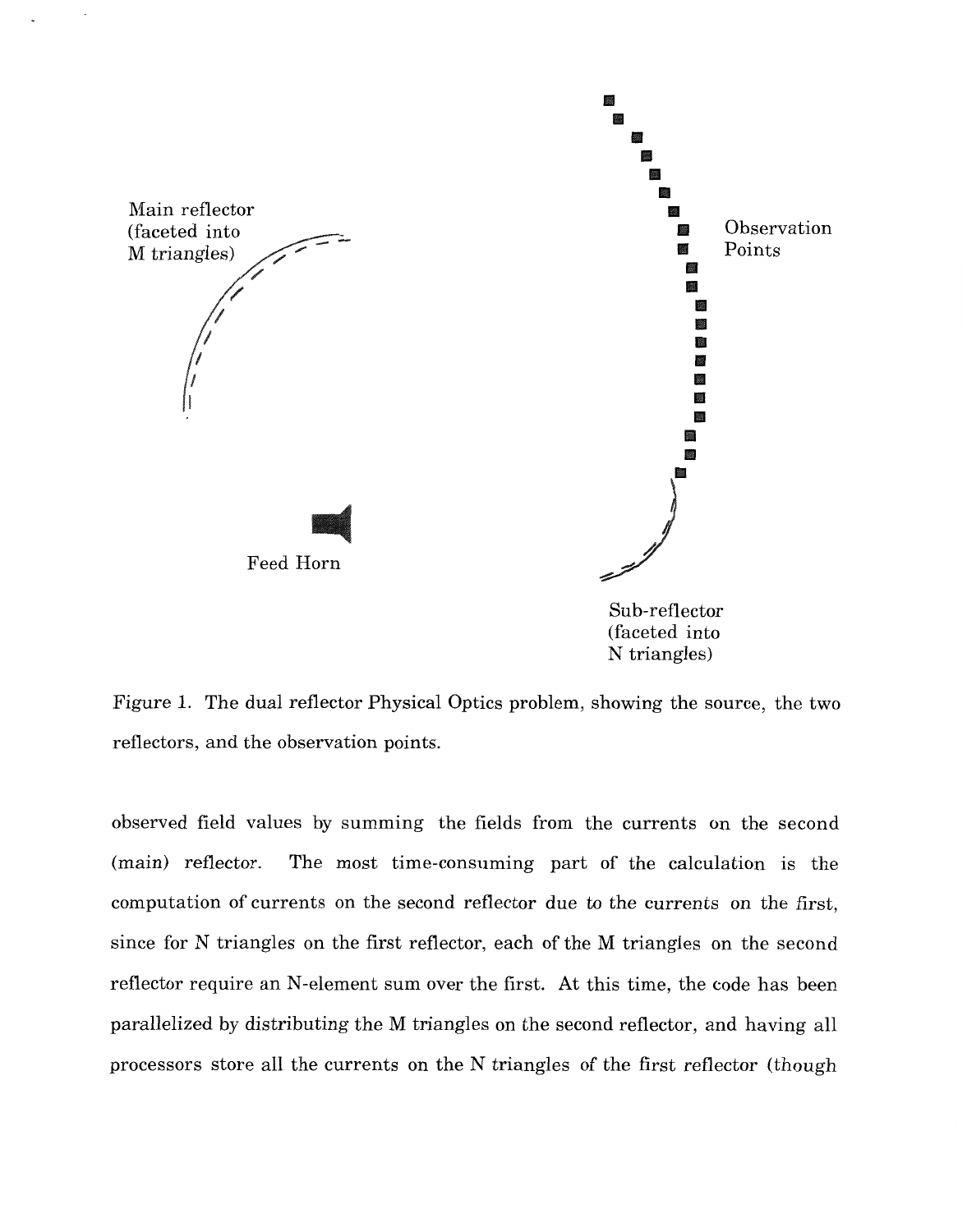the computation of the currents of the first reflector is done in parallel.) Also, the calculation of observed field data has been parallelized. So, the three steps listed above are all performed in parallel. There are also sequential operations involved, such as I/O and the triangulation of the reflector surfaces, some of which potentially could be performed in parallel, but this would require a serious effort, and has not been done at this time.

This code is written in FORTRAN, and has been parallelized using MPI. Communication is required in two locations of the code. At the end of the first step, after each processor has computed a portion of the currents on the first reflector, the currents must be broadcast to all the processors. While this may be done in many ways, a call to *MPI-Allgatherv* is currently used. During the third step, each processor calculates a partial value for each final observed field, by integrating over the main reflector currents local to that processor. **A** global sum (an *MPI-Reduce* call) is required to compute the complete result for each observed field value. Since there are normally a number of far fields computed, currently there are that number of global sums. These could be combined into a single global sum of larger length, but this has not been done at this time, since the communication takes up are such a small portion of the overall run time.

### **3. Results**

**A** *note to the reviewers: The results show below are only for 16 processors, because the communications network on the Beowulf system at Caltech is currently the second network mentioned in section 1 above. It is not possible to achieve decent results for runs on more that one switch, due to the severely limited bandwidth between switches. I expect the third communications network*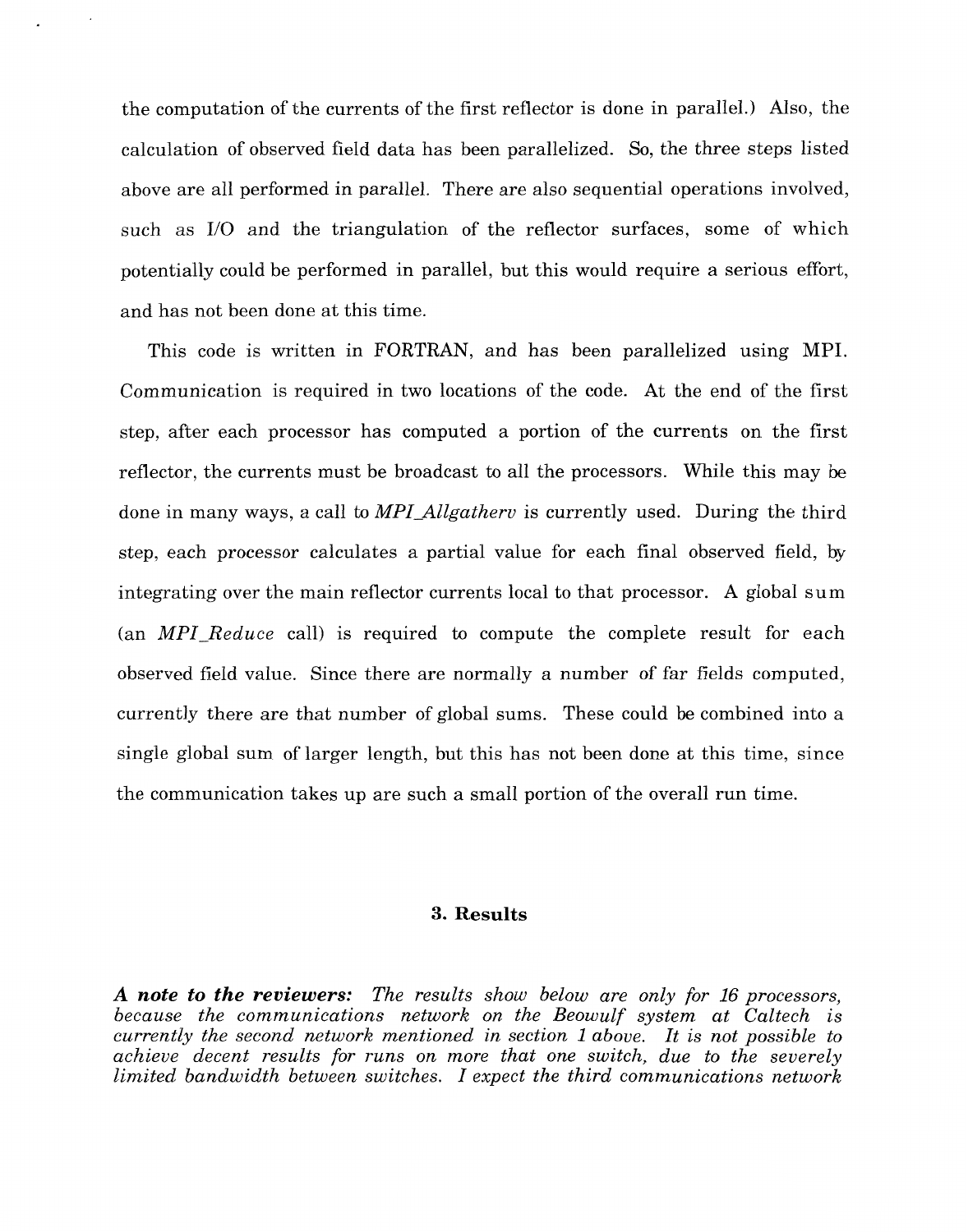<span id="page-6-0"></span>*to be in place and working before the final version of this paper is due, and I plan to include results on at least 64 processors in the final version.* 

Tables 1 and *2* show initial timing results for the PO code, for 2 difference size sub-reflectors, with the same size main reflector. Each run is broken down into three parts. Part I is input I/O and triangulation of the main reflector surface, some of which is done in parallel. No communication occurs in part I. Part I1 is triangulation of the sub-reflector surface (sequential), evaluation of the currents on the sub-reflector (parallel), and evaluation of the currents on the main reflector (parallel). **A** single *MPI-Allgatherv* occurs in part 11. Part I11 is evaluation of the observed fields (parallel) and I/O (on only one processor). **A** number of *3* word global sums occur in part **111,** one for each observation point. In the test cases used here, there are *122* observation points. The Beowulf results are from the 16 node system, using the GNU g77 compiler.

| Number of               | Beowulf |  |      | mo |     |  |  |
|-------------------------|---------|--|------|----|-----|--|--|
| Processors <sup>1</sup> |         |  |      |    |     |  |  |
|                         |         |  |      |    | 399 |  |  |
|                         |         |  | 25.7 |    |     |  |  |
|                         | $-1$    |  |      | 15 |     |  |  |

Table 1. Original timing results (in seconds) for PO code, for M=40,000, N=400.

| Number of  | Beowulf          |      |      |       |  |  |
|------------|------------------|------|------|-------|--|--|
| Processors |                  |      |      |       |  |  |
|            |                  | 64.3 | 1.64 | 0.334 |  |  |
|            | $0.0515^{\circ}$ | 62   |      |       |  |  |
|            |                  | 18   |      | 36    |  |  |

Table 2. Original timing results (in minutes) for PO code, for M=40,000, N=4,900.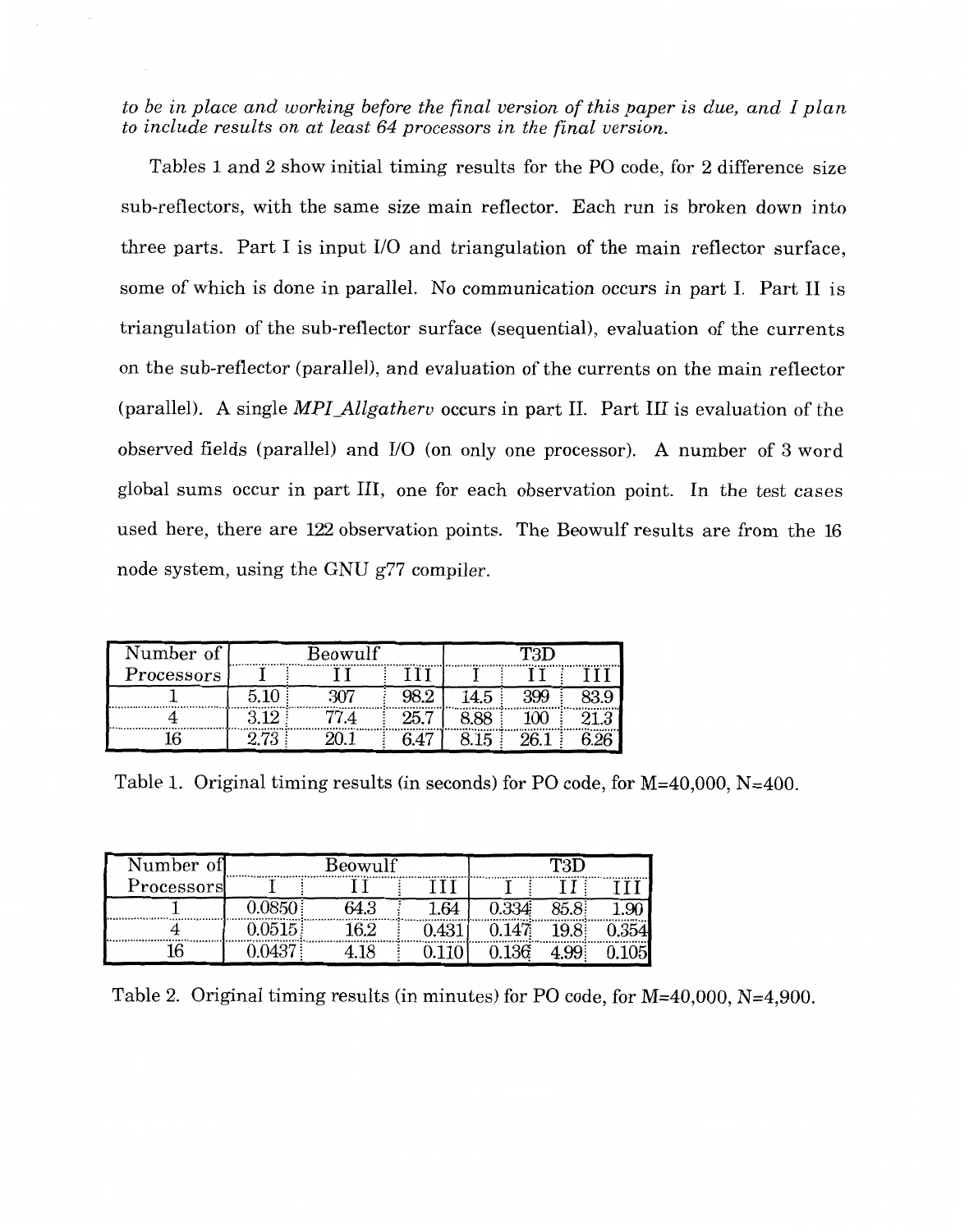<span id="page-7-0"></span>It may be observed from [Tables 1](#page-6-0) and 2 that the Beowulf code performs better than the T3D code, both in terms of absolute performance as well as scaling from 1 to 16 processors. The absolute performance difference can be explained by the faster CPU on the Beowulf versus the T3D, and the very simple and limited communication not enabling the T3D's faster network to influence the results. The scaling difference is more a function of I/O, which is both more direct and more simple on the Beowulf, and thus faster. By reducing this part of the sequential time, scaling performance is improved. Another way to look at this is to compare the results in the two tables. Clearly, scaling is better in the large test case, in which I/O is a smaller percentage of overall time.

A second set of Beowulf runs were then made, using a commercial compiler (Absoft f77) on the 16-node Beowulf system. The results from these run are compared with the original Beowulf results in Tables *3* and 4. The change of compilers caused the overall run-times to go down by approximately 30%.

| Number of   | Compiler 1 |  |                | $\rm{Complex~2}$ |  |  |  |
|-------------|------------|--|----------------|------------------|--|--|--|
| Processors' |            |  |                |                  |  |  |  |
|             |            |  |                |                  |  |  |  |
|             |            |  | 25<br>r        |                  |  |  |  |
|             |            |  | $\overline{a}$ |                  |  |  |  |

Table *3.* The effect of a second Beowulf compiler, shown by timing results (in seconds) for PO code, for M=40,000, N=400.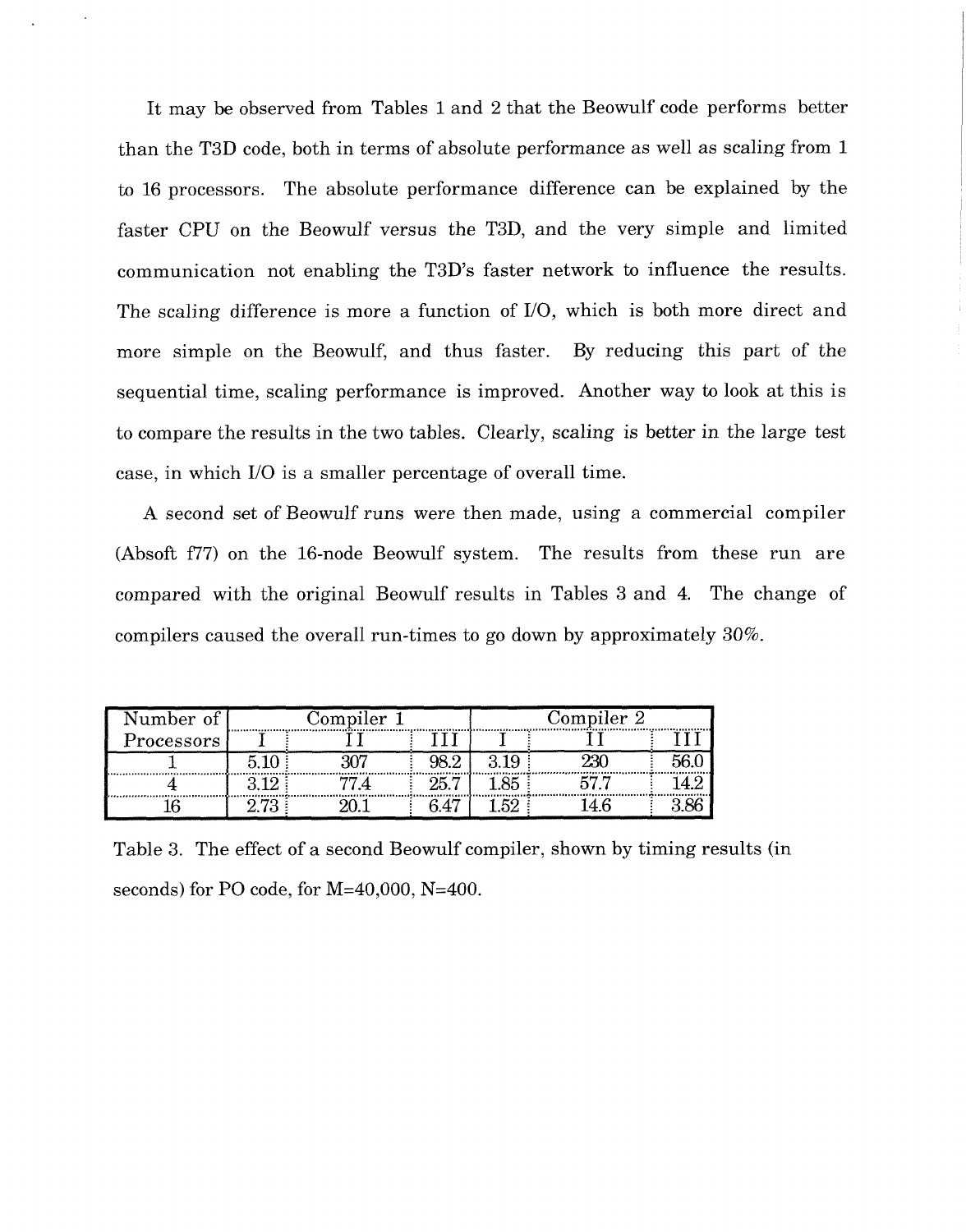| Number of  | Complier 1<br>. |       |    | $\rm{Complex~2}$<br> |    |  |  |
|------------|-----------------|-------|----|----------------------|----|--|--|
| Processors |                 |       |    |                      |    |  |  |
|            |                 | 64.3  | 64 |                      |    |  |  |
|            | 0515            | I Q V |    |                      |    |  |  |
|            |                 |       |    |                      | Q? |  |  |

Table 4. The effect of a second Beowulf compiler, shown by timing results (in minutes) for PO code, for M=40,000, N=4,900.

It was also observed that the computation of the radiation integral in two places (in parts 2 and 3) had code of the form:

 $CEJK = CDEXP (-AJ*AKR)$ ,

where  $AJ = (0.d0,1.d0)$ . This can be changed to:

CEJK =  $DCMPLX (DCOS (AKR)$ , - $DSIN (AKR)$ ).

On the T3D, these two changes led to improved results, as can be seen in Tables 5 and 6. The run-time was reduced by 35 to 40%. When these changes were applied to the Beowulf code using the second compiler, no significant performance change was observed, leading to the conclusion that one of the optimizations performed by this compiler was similar to this hand-optimization.

| lumber of               | riginal |   |                      | ptimized<br>,,,,,,,,,,,,,,,,,,,,,,,,,, |  |
|-------------------------|---------|---|----------------------|----------------------------------------|--|
| Processors <sup>1</sup> |         |   | ,,,,,,,,,,,,,,,,,,,, |                                        |  |
| <br>                    | ια      | c |                      |                                        |  |
|                         |         |   |                      |                                        |  |
|                         |         |   |                      |                                        |  |

Table 5. The effect of a FORTRAN optimization, shown by **T3D** timing results (in seconds) for PO code, for M=40,000, N=400.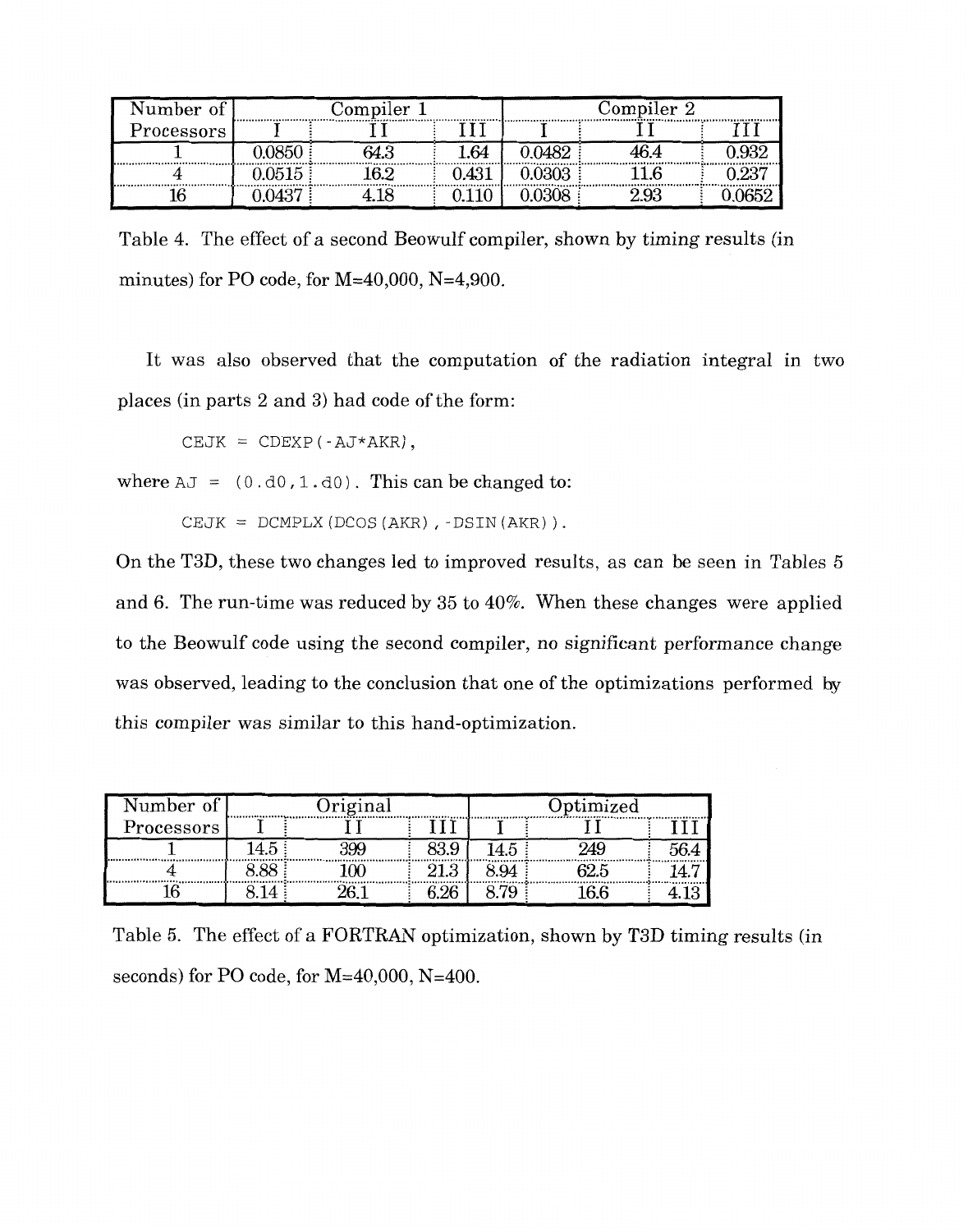| umber of   | riginal<br>.   |     |          | Jptimized |     |  |  |
|------------|----------------|-----|----------|-----------|-----|--|--|
| Processors |                |     |          |           |     |  |  |
|            | 0.334          |     | $1.90\,$ | 1.254     |     |  |  |
|            | $\overline{A}$ |     | 0.354    | 49        |     |  |  |
|            |                | .99 |          | .38       | .09 |  |  |

Table 6. The effect of a FORTRAN optimization, shown by T3D timing results (in minutes) for PO code, for  $M=40,000$ ,  $N=4,900$ .

**A** comparison of the optimized Beowulf results from [Tables](#page-7-0) *3* and 4 with the optimized T3D results from Tables 5 and 6 shows that when both most machines are used for this code as well as possible, the Beowulf system runs slightly faster than the T3D, but by just a few percent. This should not be taken as a general statement that the Beowulf system is equivalent in performance to the T3D, but rather as a measure of performance of running this code, specifically.

## **4. Conclusions**

*A note to the reviewers: I do not expect the conclusions in this section to change dramatically due to increasing the computer size to 64 processors, as discussed at the beginning of section 3, though there will probably be some minor changes.* 

This paper has shown that for parallel calculation of the radiation integral, a Beowulf-class computer provides slightly better performance that a Cray T3D, at a much lower cost. The limited amount of communication in the code defines it as being in the heart of the regime in which Beowulf-class computing is appropriate, and thus it makes a good test code for an examination of code performance and scaling, as well as an examination of compiler options and other optimizations.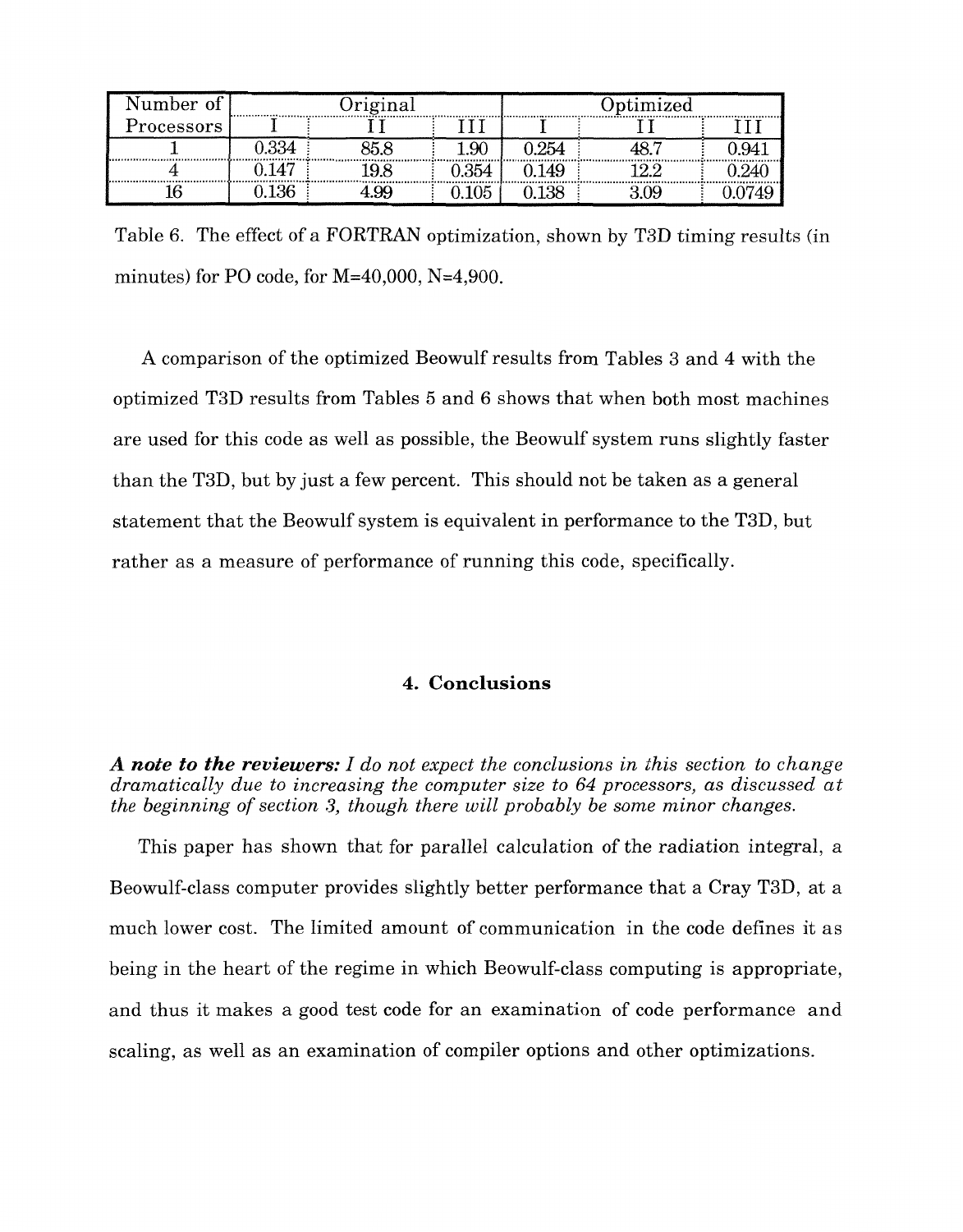The large test case which was run had  $1.32 \times 10^{11}$  floating point operations. This gives a rate of 46 MFLOP/s on one processor of the Beowulf, and **44** MFLOP/s on one processor of the T3D. These are both quite good (23% and 29% of peak, respectively.) The pipelining features of the DEC 21064 (150 MHz Alpha) processor (which is used in the T3D) seems to help the compiler achieve a larger fraction of peak performance, but the high peak rate of the Pentium Pro (200 MHz) processor (which is used in the Beowulf) closely counterbalances this.

The speed-ups for scaling from 1 to **4** processors with the large test case on the final Beowulf and T3D codes are 3.99 and 3.96, respectively, and from 4 to 16 processors, the speed-ups are 3.92 and 3.8. The overall speed-ups from 1 to 16 processors are 15.7 and 15.1. This shows that the sequential part of the code is fairly small, but still bigger on the T3D than on the Beowulf. The speed-ups for the small test case are worse, 3.92 and 3.71 going from 1 to 4 processors, 3.7 and 2.92 going from 4 to 16, and 14.5 and 10.8 going from 1 to 16. This shows the small test case to have a higher amount of sequential work than the larger case, which make sense since the I/O is not a function of the number of triangles. It is clear that scaling (for fixed size problems) through 16 processors is fairly decent. For the larger test case, the scaling is good, and for even larger problem sizes, scaling should be good for larger numbers of processors, since the I/O should remain roughly constant, but the number of floating point operations should grow roughly as M x N.

An interesting observation is that for Beowulf-class computing, using commodity hardware, the user also must be concerned with commodity software, including compilers. As compared with the T3D, where Cray supplies and updates the best compiler it has available, the Beowulf system has many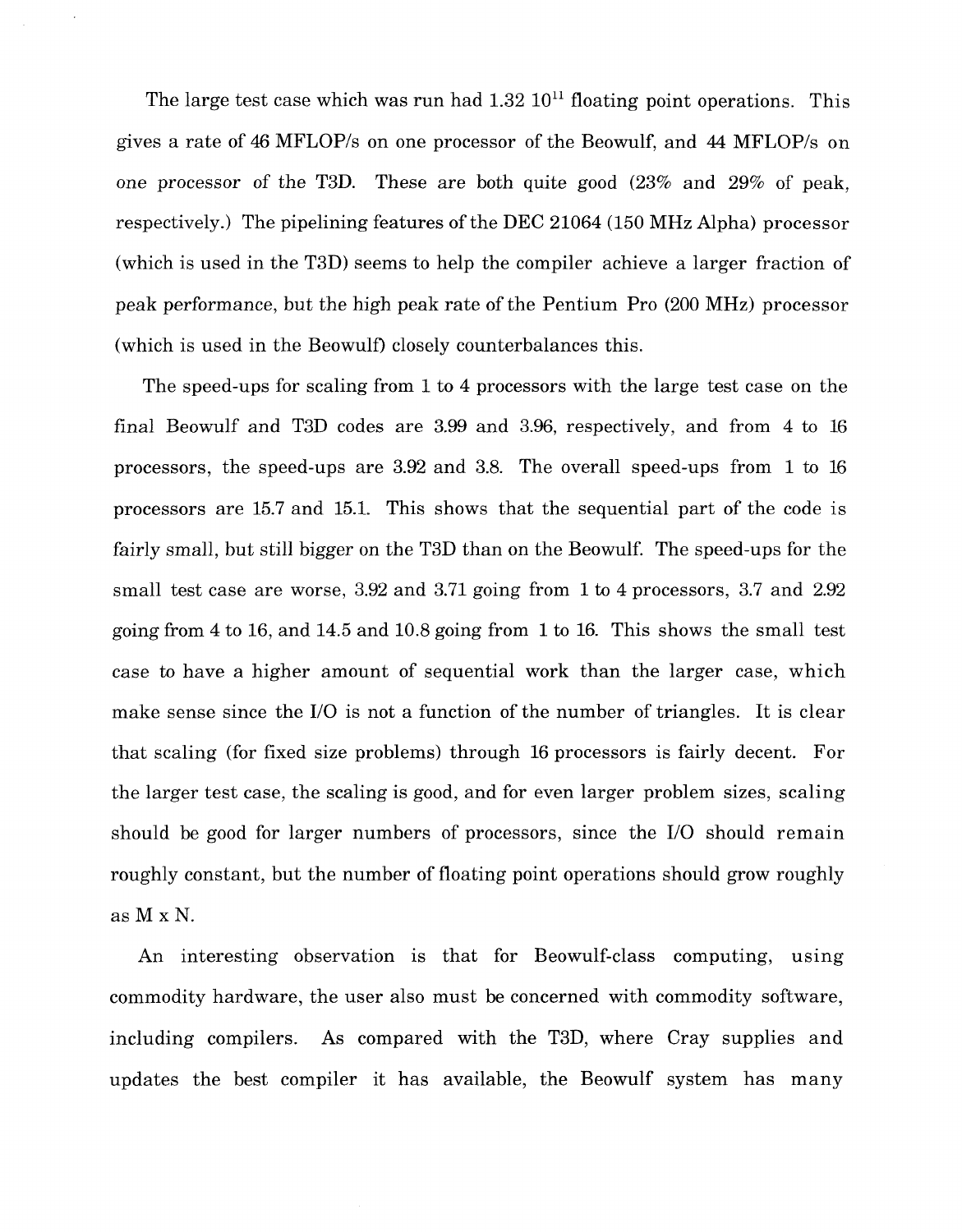compilers available from various vendors, and it is not clear that any one always produces better code than the others. The various compilers also accept various extensions to FORTRAN, which may make compilation of any given code difficult or impossible without re-writing on some of it, unless of course the code was written strictly in standard FORTRAN 77 (or FORTRAN go), which seems to be extremely uncommon.

It is also interesting to notice that the use hand-optimizations produces indeterminate results in the final run times, again depending on which compiler is used. Specific compiler optimization flags have not been discussed in this paper, but the set of flags that was used in each case were those that produced the fastest running code, and in most but not all cases, various compiler flag options produced greater variation in run times that any hand optimizations. The implication of this is that the user should try to be certain there are no gross inefficiencies in the code to be compiled, but that it is more important to choose the correct compiler and compiler flags. This is not a good situation.

Overall, this paper has validated the choice of a Beowulf-class computer for this physical optics application, and for other similar low-communication applications. It has examined performance of the parallel calculation of the radiation integral in terms of comparison with the Cray T3D, scaling, and compiler issues, and pointed out some "features" of which users of Beowulfsystems should be aware.